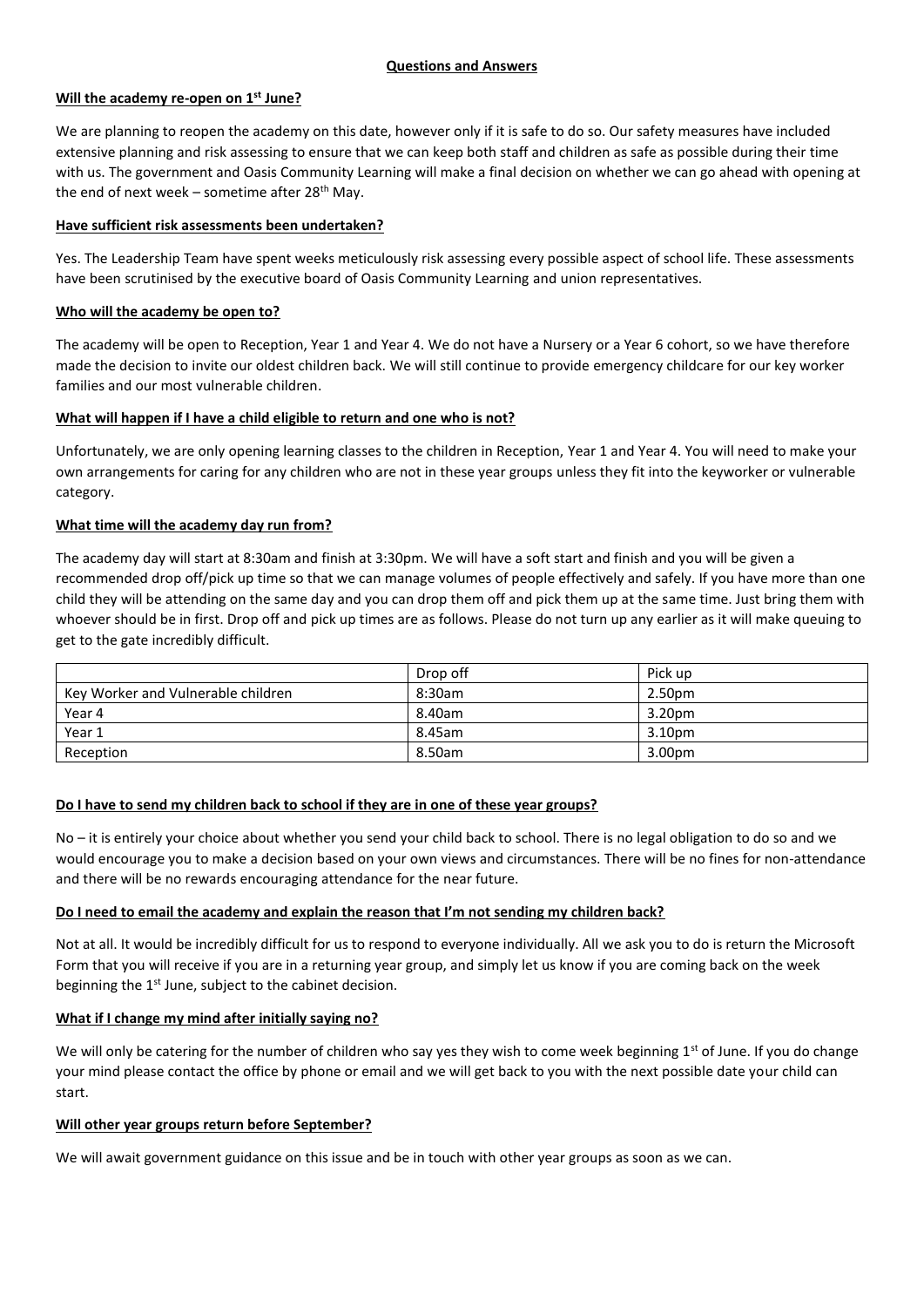## **How many children will be in each classroom?**

There will be no more than eight children in a 'family' room. This will be referred to as their homeroom and they will spend most of their time there.

# **If I send my child back to school will they attend all week?**

No- children will attend on two days. Each child will be allocated a Monday and Tuesday *or* a Thursday and Friday. There is no flexibility in these days due to sibling co-ordination and other considerations. The academy will be closed to most children on a Wednesday for teachers to prepare materials and for the classrooms to be thoroughly cleaned before we welcome in the next groups of children. Provision for Key Worker and vulnerable children will continue to run on a Wednesday.

# **Will my child be taught by their class teacher?**

Possibly. Children in your child's class have been split between the class teacher and one other qualified teacher who is employed at Marksbury Road. We will not be using supply teachers to cover 'families'. We are committing to small 'family' sizes and each teacher will teach a 'family'.

# **How will the classroom be organised?**

Children in Years 1 and 4 will have individual work stations in their 'family' room which commit to the 2m distancing rule. They will have all of their own equipment in trays at their stations. No-one will be using any shared resources.

## **Will staff and children be able to wear face masks?**

You can make the decision about whether you want your child to wear a facemask to school. We would ask you that you talk to them about how to wear them safely and hygienically if you make the decision to provide them with one. All staff will be provided with PPE if they want to wear it. They will be required to wear it if administering first aid or intimate care.

## **How will children enter the academy?**

Entry to the academy will be strict. One adult will need to drop off the child/children at the academy gate. The children will then have their temperature taken each day. Any child with a temperature, which is at or above 37.8 degrees, will be sent home. A member of staff will meet the children at the bottom of the ramp and send them on to their family room where they will be met by their family teacher.

## **Will parents be able to visit the academy?**

No. The office will not be open to parents in order to protect staff and our families. All communication will needs to be by phone and email.

# **Can I pick my child up early/drop them off late?**

No. You will need to stick to the designated times for pick up and drop off so that we can ensure we are able to manage the situation carefully.

# **What happens if there is a suspected or confirmed case of COVID-19 in the academy?**

If anyone is displaying one of the three key symptoms of COVID-19 they will be referred for a coronavirus test and the 'family' will be shut down immediately and children will be sent home. In the event of this happening, the family room will be closed and cleaned, and re-opened after a negative test result. If the result is positive the whole 'family' will have to isolate for 14 days. We will explain all of these steps in more detail in the event of someone displaying symptoms of the virus.

## **How will playtimes and lunchtimes be different?**

Playtimes and lunchtimes will be staggered and will take place in 'family' groups to ensure that there is no contamination across rooms and between children. Lunch will be brought to the children in their home rooms and the 'family' will eat together before the room is then cleared and surfaces cleaned.

## **What will my child eat?**

Your child will be given a school dinner for free, even if they are not eligible for free school meals. This is the immediate plan, though this could change in the coming weeks. Every child and every member of staff will have a meal which has been prepared on site. Disposable cutlery will be used to ensure hygiene standards are maintained. We will provide a fruit snack for every child who attends school.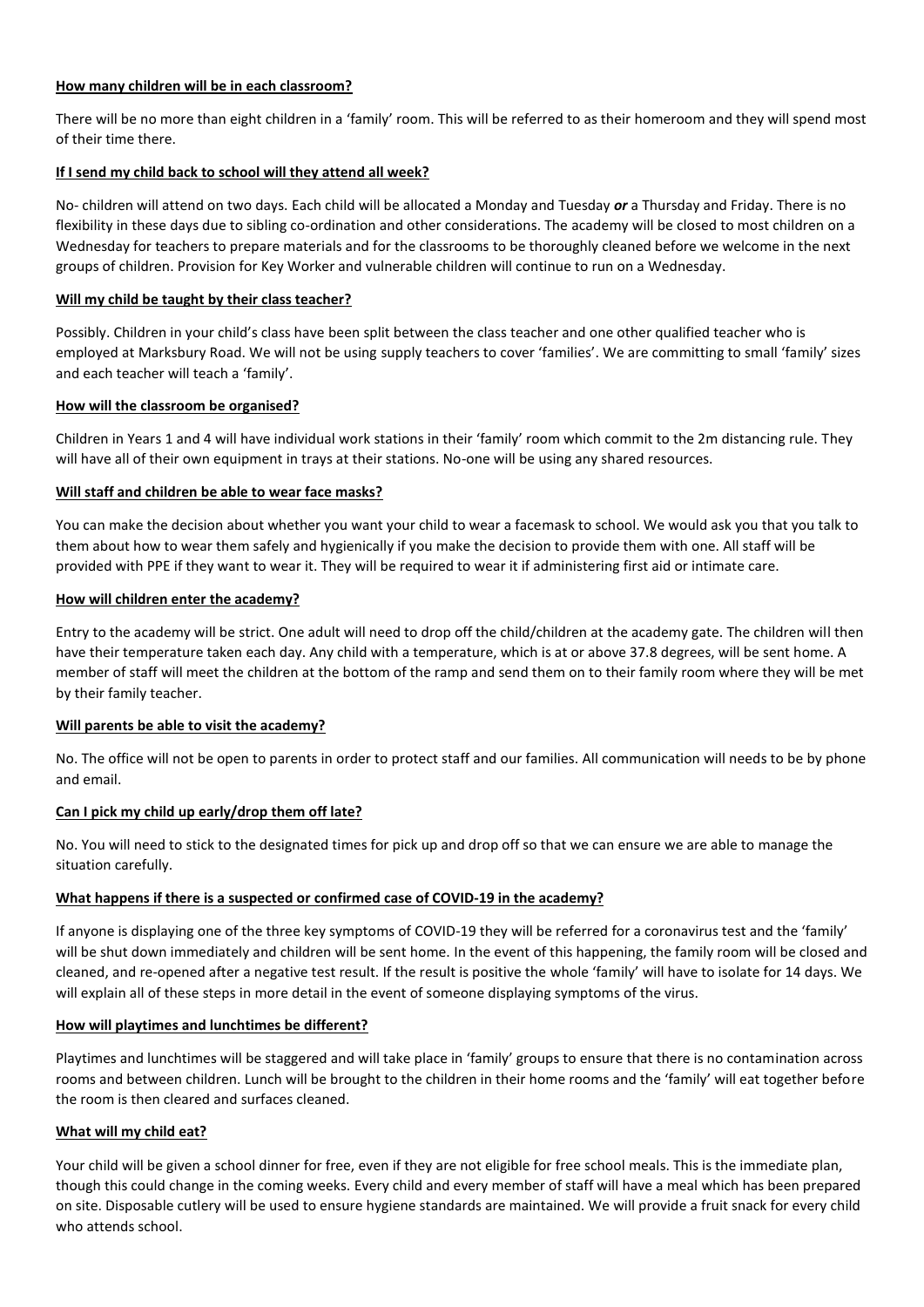#### **Can my child bring their own lunch from home?**

No. Our risk assessment is really clear about all staff and children enjoying a school prepared meal together.

#### **Can they bring anything else?**

Nothing is to be brought to and from the academy expect for a jacket and a sunhat. Sun cream must be applied before they come to school. The children will not be bringing bags or reading books from home. Bikes and scooters can not be brought to school.

#### **How will my child get a drink?**

The academy will provide all children with a water bottle to use while they are in school- this will remain in school where it will be washed. The water fountains will be closed for the foreseeable future.

#### **Can I send my child back to school if they, or anyone else in our house has a shielding letter from the NHS?**

No, if anyone in your home has an NHS shielding letter, you must not return to school.

#### **How often will my child be expected to wash their hands?**

Children will be encouraged to wash their hands approximately six times per day including on entry and exit from the academy. They will be given plenty of opportunity to do this.

#### **Will the academy be observing social distancing?**

Yes – this will be in place in classrooms and around the academy. We anticipate little movement around the building. We understand that our youngest children will find social distancing more difficult, but we will do all that we can to ensure safe distancing throughout the day.

#### **How I help prepared my child for the return to school and explain what it will be like?**

Please take time to share the details contained in this document with your children in a child friendly way and use the social story which is also attached to this email.

## **How can I be confident that all staff are keeping our children safe?**

We will all work as hard as we can to keep everyone at Marksbury Road as safe as possible. All staff have received intensive INSET raining on changes to academy life in preparation for opening. During lockdown all staff have completed basic infection control training course. On entry to the academy, all staff will be required to wash their hands, check and record their temperatures and confirm that they, nor anyone who they live with has symptoms of the virus.

#### **How often will academy rooms be cleaned?**

Rooms will be cleaned each day and frequently touched surfaces will be wiped after each learning session. On a Wednesday each room will be thoroughly cleaned. A deep clean will take place in the event of a confirmed case of the virus

## **Will my child need to wear a school uniform?**

Yes, uniform will be re-instated for all children from 1<sup>st</sup> June, but we ask that ties are not worn to reduce the risk of spreading the virus. We recommend that where possible, you wash your child's clothes at the end of every school day.

## **If my child attends key worker provision, can they still return to their 'family'?**

Yes. They can attend school with their 'family' on two days and then access key worker provision for emergency care when needed. Please remember that if at all possible, children not in returning year groups (i.e. Year 2 and Year 3) should be kept at home if there is someone there to care for them.

## **Where will I collect my child at the end of the day?**

One adult will come to collect any given child/children. You will be asked to stand on a red cross in the playground (2m apart) and then you will be invited to step forward to collect your child. You will then exit through the delivery gate on to Marksbury Road, but we must insist that you take great care as the gate is so close to the road. We will be asking all parents and carers to observe strict social distancing measures on the playground.